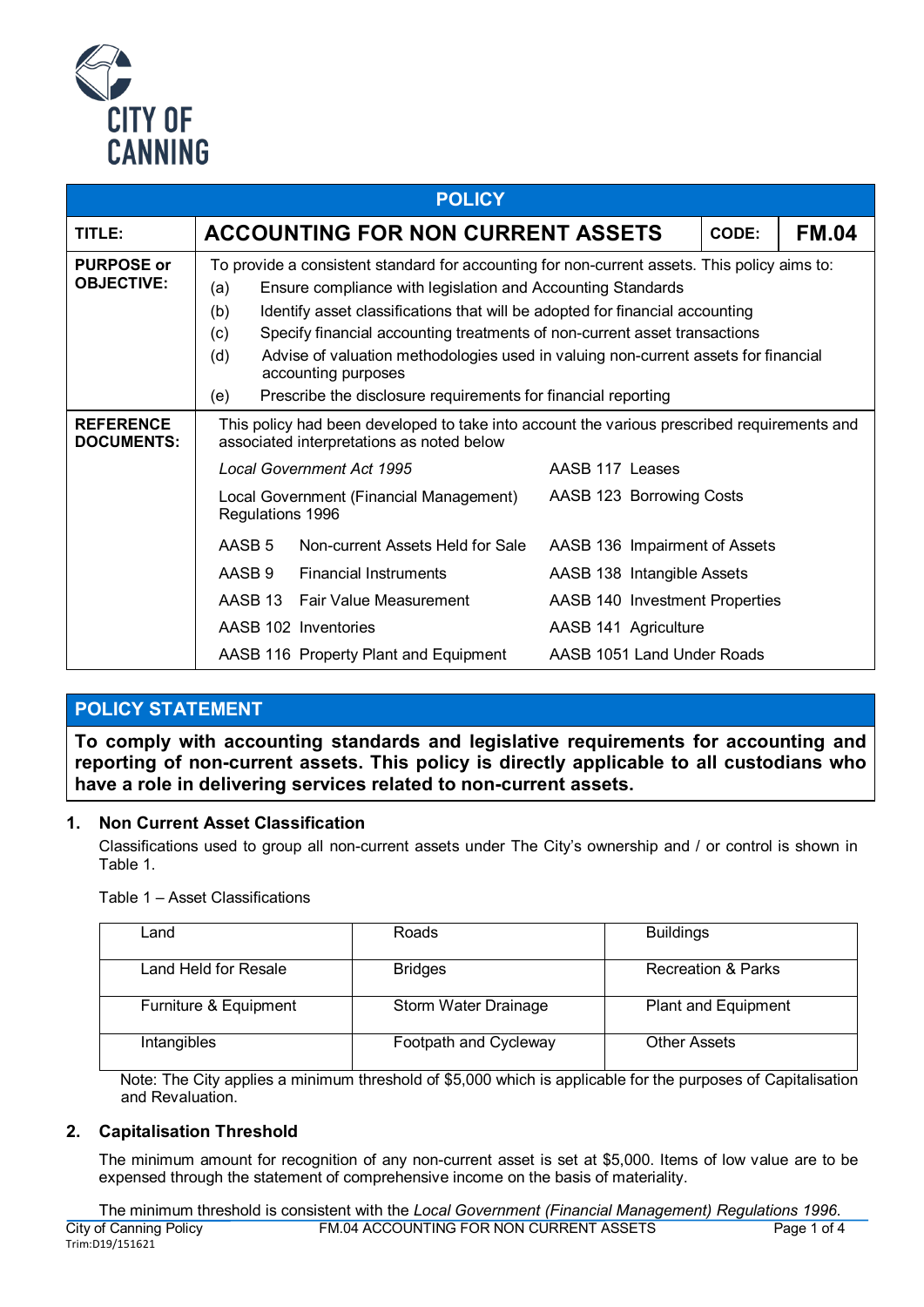

## **3. Revaluation Threshold**

Revaluation threshold provides for assets of greater than \$5,000 to require revaluation. While only a portion of the total asset class is comprehensively inspected and revalued, the entire asset class is deemed to be revalued at fair value because the final result is not materially incorrect.

The minimum threshold is consistent with the *Local Government (Financial Management) Regulations 1996*.

## **4. Asset Register**

A record of all asset information is stored in a centralised asset register for completeness and accuracy within the City's Asset Management Information System. The asset register includes all financial and operating asset details and attribute information.

All other sources of asset data stored in a separate database is to be reconciled to the asset register at least on an annual basis.

## **5. Accounting for Non Current Assets**

## **(1) Recognition and Control**

The recognition of initial and subsequent costs of a non-current asset should be consistent with requirements set out in applicable Australian Accounting Standards Board.

#### **(2) Measurement at Recognition**

An item of that qualifies for recognition as a non-current asset will be measured at its cost or fair value according to applicable Australian Accounting Standards Board.

Elements of cost and measurement of cost should be consistent with relevant standards.

## **(3) Measurement after Recognition**

#### *Subsequent Expenditure*

Expenditure subsequent to initial acquisition is to either be expensed through the profit and loss account as maintenance or capitalised against the asset as capital expenditure.

Where expenditure meets the following criteria, costs are considered capital in nature and will be capitalised against the asset:

- Exceeds the capitalisation threshold
- Extends the useful life of the asset, by a period of greater than 12 months, and
- Provides additional economic benefits or service potential

#### *Depreciation Method*

The depreciable amounts of all non-current assets are to be depreciated on a systematic basis over their useful life using straight line depreciation. This shall reflect the pattern in which the value of the asset's future economic benefits is expected to be consumed by the City.

Consideration is required to ensure:

- Where the asset has a number of different components with varying patterns of consumption, each component is depreciated separately.
- Depreciation is to be calculated on a systematic basis over the asset's useful life.
- Where residual value has been determined, ensure the depreciation is allocated against the depreciable amount only

## *Annual Reviews (Including Impairment)*

All non-current assets are subject to an annual review to ascertain whether there has been any material changes to its carrying amount. The following aspects are reviewed:

- Replacement Cost / Unit Rates
- **Condition**
- Useful life
- Residual value
- Recoverable amount (if there are indicators of Impairment)

Where the impact of changes in any of the key assumptions used to determine the fair value would result in a material difference between the carrying amount and the fair value the appropriate accounting treatment will be processed according to the relevant standards.

## **(4) Management of Work in Progress**

Capital projects are regularly reviewed to ensure that capital costs are capitalised to appropriate assets (whether new or additions to existing assets) in a timely manner.

The timing that expenditure no longer belongs in Work In Progress is the point at which the asset is put into service or use.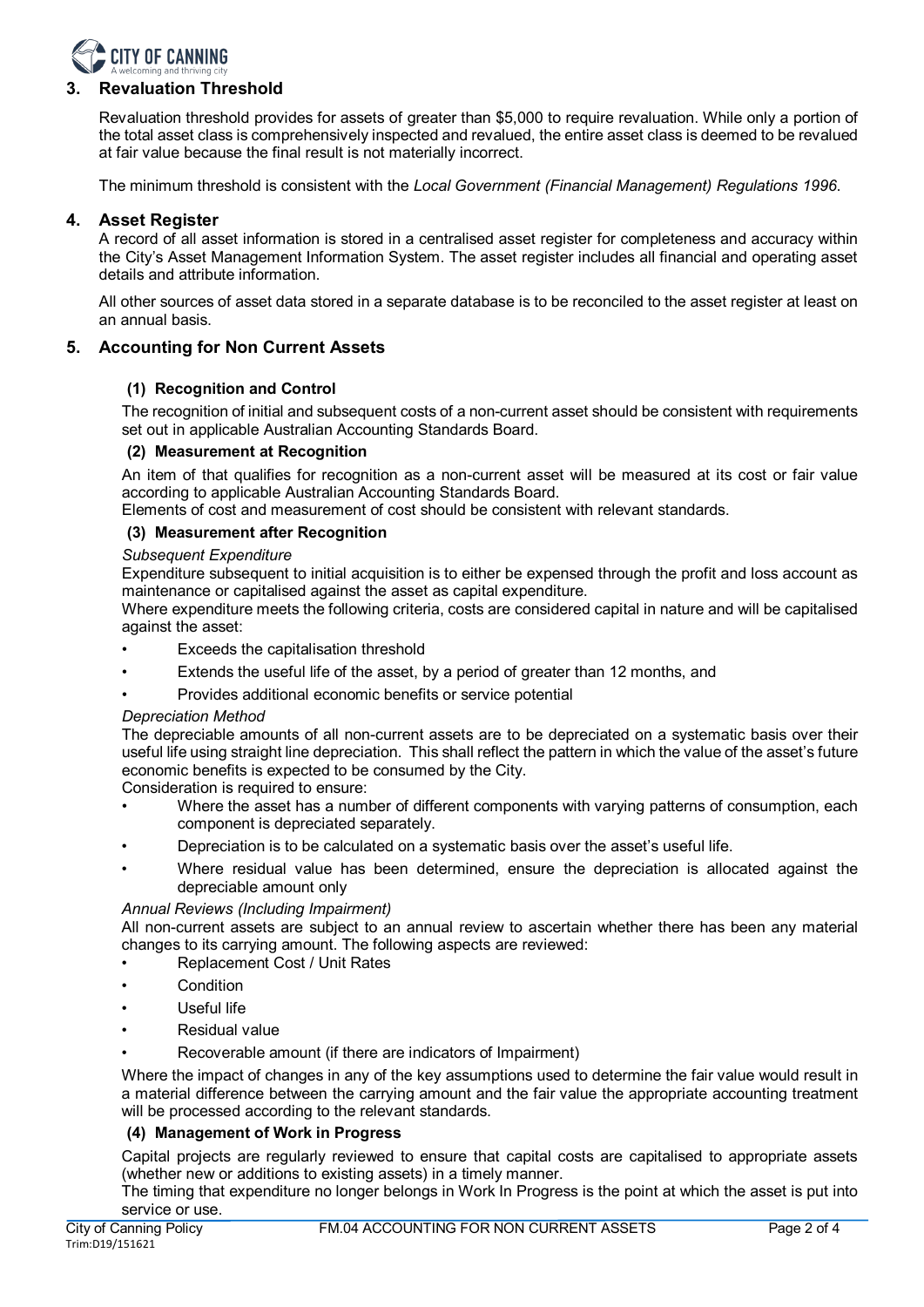

## **(5) Assets Written Down to Nil but still in use**

Where an asset is still in use but has been completely depreciated, The City will assess the asset for its remaining service potential. If it's deemed to be material in value the asset will be revalued in accordance with the relevant Australian Accounting Standards Board.

#### **6. De-recognition**

Non-current assets are to be removed from the asset register on its disposal, trade-in, retirement, decommissioning, abandonment, confirmation of any theft or loss, or when it is withdrawn from use and no future economic benefits are expected from the asset.

All decisions to derecognise an asset must be authorised and supported by appropriate documentation.

The gain or loss on disposal will be treated in accordance with the relevant Australian Accounting Standards Board.

#### **7. Revaluation of Non Current Assets**

Regulation 17A of the *Local Government (Financial Management) Regulations 1996* requires Local Governments to revalue its assets:

- (a) Whenever it is of the opinion that the fair value of the asset is likely to be materially different from its carrying amount, and
- (b) In any event, within a period of at least three years but no more than five years after the day on which the asset was last valued or revalued.

The City will be consistent with these requirements as set out in *Local Government (Financial Management) Regulations 1996*.

#### **Fair Value Methods**

Fair value methods selected and applied by the City will be consistent with one or more of the approaches listed in AASB 13 Fair Value Measurement.

#### **8. Assets Held for Sale**

At the time when it is resolved that a non-current asset will be sold and the disposal is likely to occur within 12 months, then that asset will be classified as a current asset as "Asset Held for Sale". The value of this asset will be the carrying value in the asset register as at the date of the resolution. Any further costs incurred in the development of such asset will also be included as part of the value of the asset held for sale.

Items that are classified as assets held for sale are to be assessed on an annual basis at the end of the reporting period. If circumstances change and it is deemed that the asset will not be sold within the following 12 months then the asset is to be re-classified as a non-current asset and valued in accordance with the relevant valuation methodologies.

#### **9. Leases**

The recognition and treatment of leased assets should be consistent with requirements set out in International Financial Reporting Standard 16 whereby the lessee is required to recognise its leases on the Statement of Financial Position, This involves recognising:

- (a) A right of use asset, and
- (b) A lease liability

### **10. Financial Statement Disclosures**

The financial statement disclosure requirements will be consistent with the Australian Accounting Standard Board and other prescribed requirements.

#### **11. Review Date and Audit**

This policy has a life of 4 years. It will be reviewed on or prior to December 2023 in conjunction with review of the Asset Management Strategy.